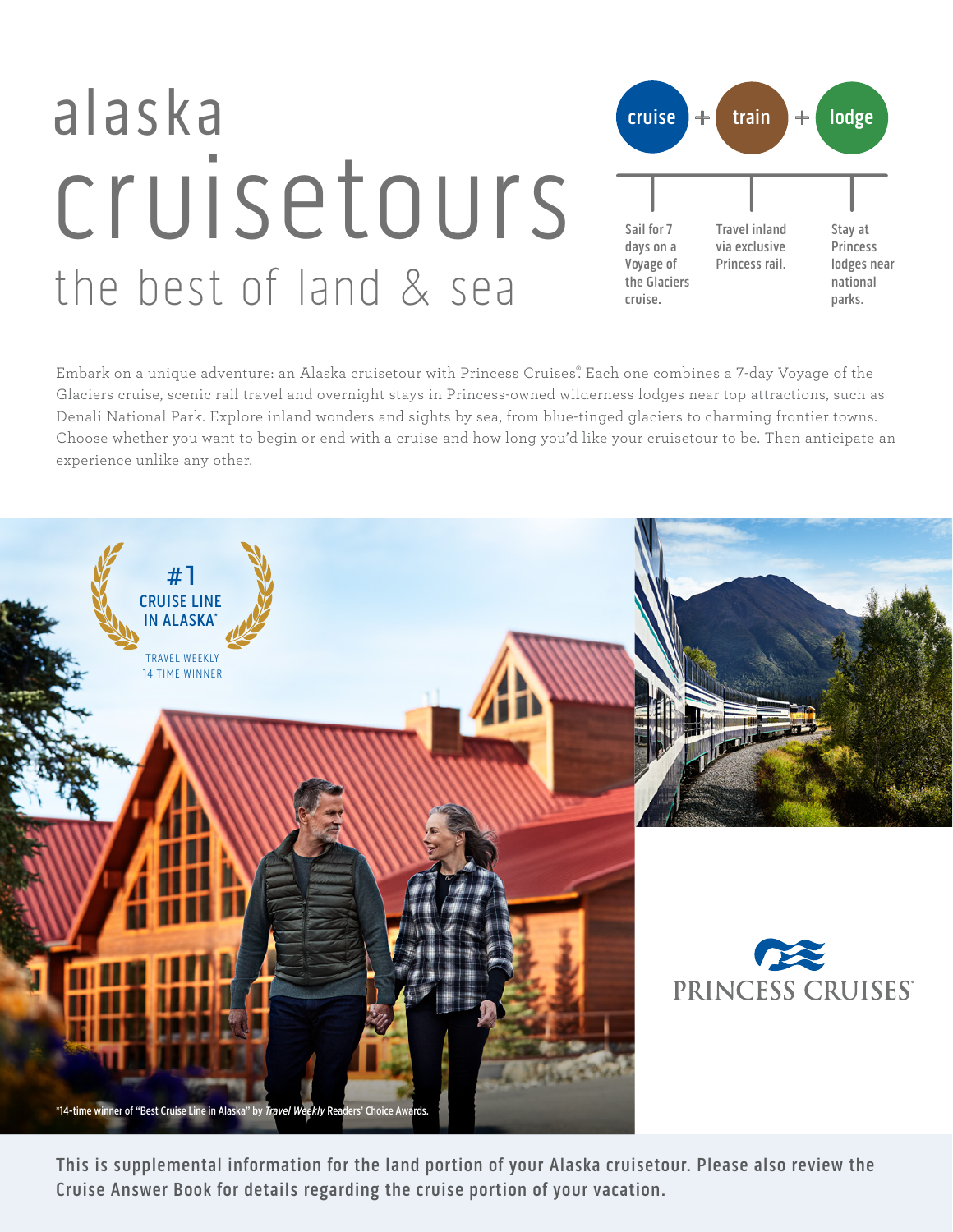- Flight Guidelines
- Special Needs/Access
- On Land in Alaska
- What to Bring
- Luggage
- Service
- Transportation
- Accommodations

### **Flight Guidelines**

The following charts offer recommended flight arrival and departure times:

Note: Please be aware that your hotel room may not be available until 4 p.m. on the first day of your cruisetour.

#### **Land Tour First, Then Cruise**

| <b>Arrival Locations</b> | Suggested Flight Arrival Time                                                                                                                                                                                              |
|--------------------------|----------------------------------------------------------------------------------------------------------------------------------------------------------------------------------------------------------------------------|
| Anchorage                | No later than 11 p.m. first night of cruisetour. Hotel check-in is 4 p.m.                                                                                                                                                  |
| Fairbanks                | Arrive at any time first night of cruisetour. Hotel check-in is 4 p.m.                                                                                                                                                     |
| Seattle                  | Arrive at any time first night of cruisetour. Refer to your detailed cruisetour itinerary (found in the<br>Cruise Personalizer) for information on the first night of your cruisetour in Seattle. Hotel check-in is 3 p.m. |

| Departure Locations                    | Suggested Flight Departure Time                                                 |  |  |
|----------------------------------------|---------------------------------------------------------------------------------|--|--|
| Vancouver Pier to<br>Vancouver Airport | No earlier than 11 a.m. domestic / 12 p.m. international on disembarkation day. |  |  |
| Vancouver Pier to<br>Seattle Airport   | No earlier than 4 p.m. disembarkation day. Transfer time is 4-5 hours.          |  |  |

#### **Cruise First, Then Land Tour**

| <b>Arrival Locations</b>         | Suggested Flight Arrival Time                                               |
|----------------------------------|-----------------------------------------------------------------------------|
| Seattle for<br>Vancouver Sailing | No later than 10 a.m. embarkation day. Transfer time is 4-5 hours.          |
| Vancouver                        | No later than 2:30 p.m. domestic / 2 p.m. international on embarkation day. |

| Departure Locations | Suggested Flight Departure Time                                                                                                                                   |
|---------------------|-------------------------------------------------------------------------------------------------------------------------------------------------------------------|
| Anchorage           | Refer to your detailed cruisetour itinerary (found in the Cruise Personalizer) for information on the last day of<br>your cruisetour to determine departure time. |
| Fairbanks           | Refer to your detailed cruisetour itinerary (found in the Cruise Personalizer) for information on the last day of<br>your cruisetour to determine departure time. |
| Seattle             | Refer to your detailed cruisetour itinerary (found in the Cruise Personalizer) for information on the last day of<br>your cruisetour to determine departure time. |

#### **To report delays en route (flight/weather)**

U.S. & Canada only 800-545-0008 Outside U.S. & Canada 001-661-284-4410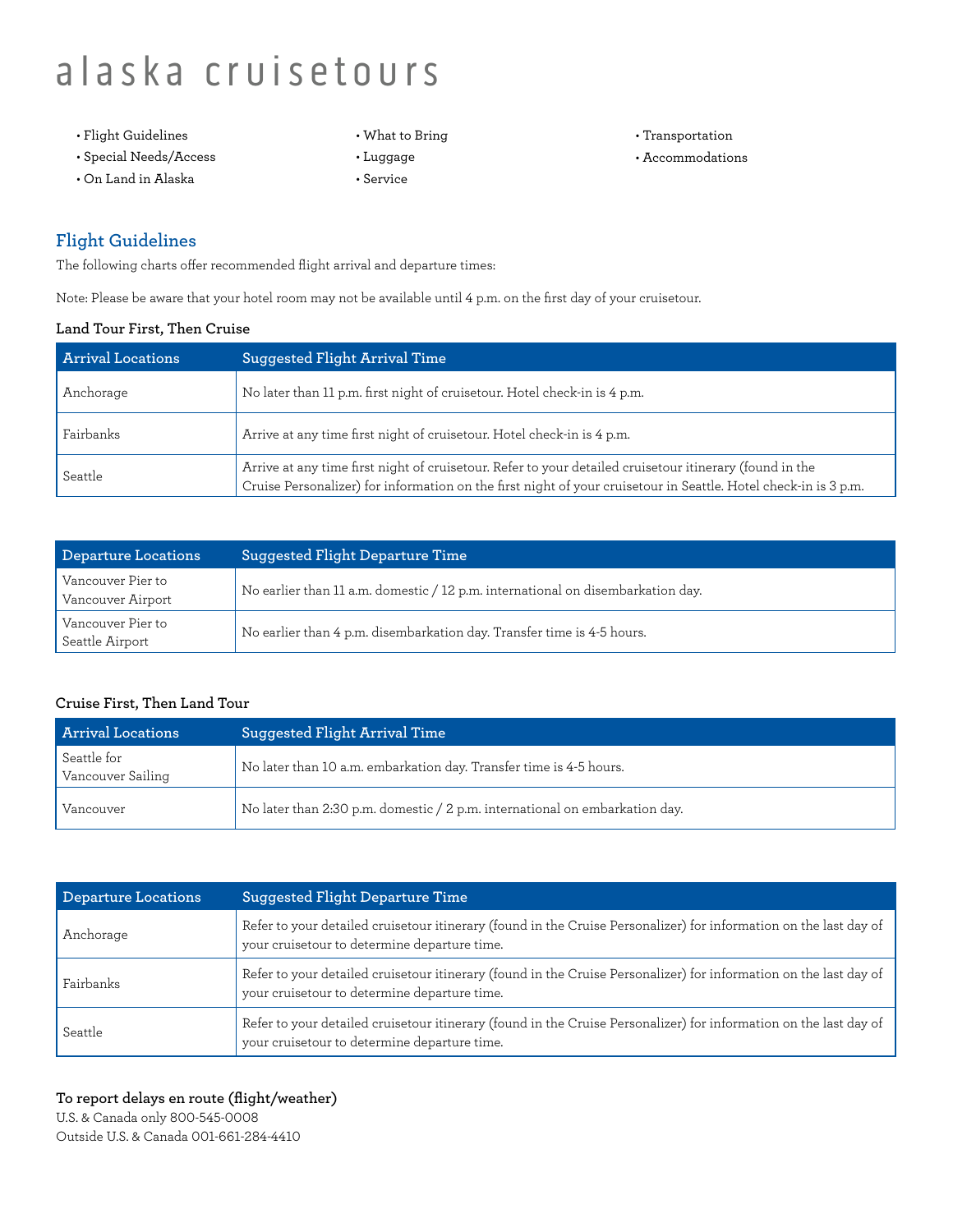### **Special Needs/Access**

Lift-equipped motorcoaches, accessible hotel rooms and seating on trains are limited and need to be secured in advance. Should you need a wheelchair, it is imperative that you bring your own or make arrangements for one to be provided.

You can pre-reserve a wheelchair and have it and other medical equipment delivered on land by contacting Special Needs at Sea at 800-513-4515 (outside the U.S. 954-585-0575) or by visiting [specialneedsatsea.com.](http://specialneedsatsea.com/) Alternatively, you can contact Care Vacations at 877-478-7827 or [cruiseshipassist.com](http://cruiseshipassist.com/).

For any special accessibility requests, please put your request in writing and fax it to the Princess Access Office at 661-284-4408 at least 30 days prior to your travel. Or if you have questions about the program in general, please call the Princess Access Office at 661-284-4521. Or you may email [accessoffice@princesscruises.com.](mailto:accessoffice%40princesscruises.com?subject=)

### **On Land in Alaska**

There are important differences between the cruise and land portions of your cruisetour. Please read the following section to better understand those differences.

#### **Time Zones**

All Princess destinations in Alaska lie in the Alaska Daylight Time zone, which is one hour earlier than Pacific Daylight Time. Seattle, Washington is on Pacific Daylight Time, as is Canada's British Columbia and Yukon Territory.

#### **Currency/Banking Information**

On your Alaska cruisetour, you will enter both the U.S. and Canada. All land expenses incurred in Alaska are in U.S. currency (USD). Any expenses you may incur in Vancouver, B.C., Canada, will be in Canadian currency (CAD).

#### **Cash Expenses**

Unlike cruising, cashless travel does not apply on land. Make sure to have cash, a credit card and valid ID on hand. Additional expenses will include and are not limited to: meals at your lodge and elsewhere, room incidentals, shuttle services, laundry, Princess Tours® optional land excursions and gift shop purchases. **If you wish to charge meals, drinks or phone calls to your hotel room, stop by the front desk upon arrival at your destination to establish credit.**

#### **Meals/Dining**

All meals on board our railcars, at our wilderness lodges and at other hotels are at your own expense unless otherwise specified in the daily tour itinerary. Visit the Cruise Personalizer for your detailed itinerary.

Princess is pleased to offer pre-paid meal packages for the land portion of the Alaska cruisetour. Please contact your Travel Agent or Princess at 1-800-774-6237 for more information.

The following is a low-to-high range of what you can expect to pay (in U.S. dollars) for meals in Alaska:

| Meals in Alaska  | Range       |
|------------------|-------------|
| Breakfast entrée | $$9 - $14$  |
| Appetizer        | $$6 - $16$  |
| Soup & sandwich  | $$9 - $14$  |
| Deluxe hamburger | $$10 - $13$ |
| Salmon dinner    | $$26 - $37$ |
| Steak dinner     | \$30-\$44   |
| Dessert          | $$4 - $10$  |

Note: Price ranges are approximate and subject to change. Princess will make every effort to meet your special requests for low-sodium, low-fat, low sugar and vegetarian diets. Ask to see the Food and Beverage Manager or Hotel Services Manager at your lodge or hotel to communicate your needs.

#### **Gratuity**

Gratuities are not included during the land portion of your cruisetour. Gratuities are a personal matter and an expression of appreciation for genuine, personal service provided by knowledgeable and creative professionals. Below are suggested ranges (in U.S. dollars) to assist you in determining what gratuity amount is appropriate. Please extend any gratuities on an individual basis, not as a group.

| Service                                             | Gratuity                                                                            |  |  |
|-----------------------------------------------------|-------------------------------------------------------------------------------------|--|--|
| Meals                                               | Average 15% gratuity for server<br>(gratuity is included in pre-paid<br>meal plans) |  |  |
| Princess Tours <sup>®</sup><br>Land Excursion Guide | 10-20%                                                                              |  |  |
| Driver Guides and<br>Train Staff                    | \$2 (half-day of service per person)<br>\$4 (full-day of service per person)        |  |  |
| Tour Director                                       | \$5-\$7 (per person, per day)                                                       |  |  |
| Housekeeping                                        | \$2 per room per night                                                              |  |  |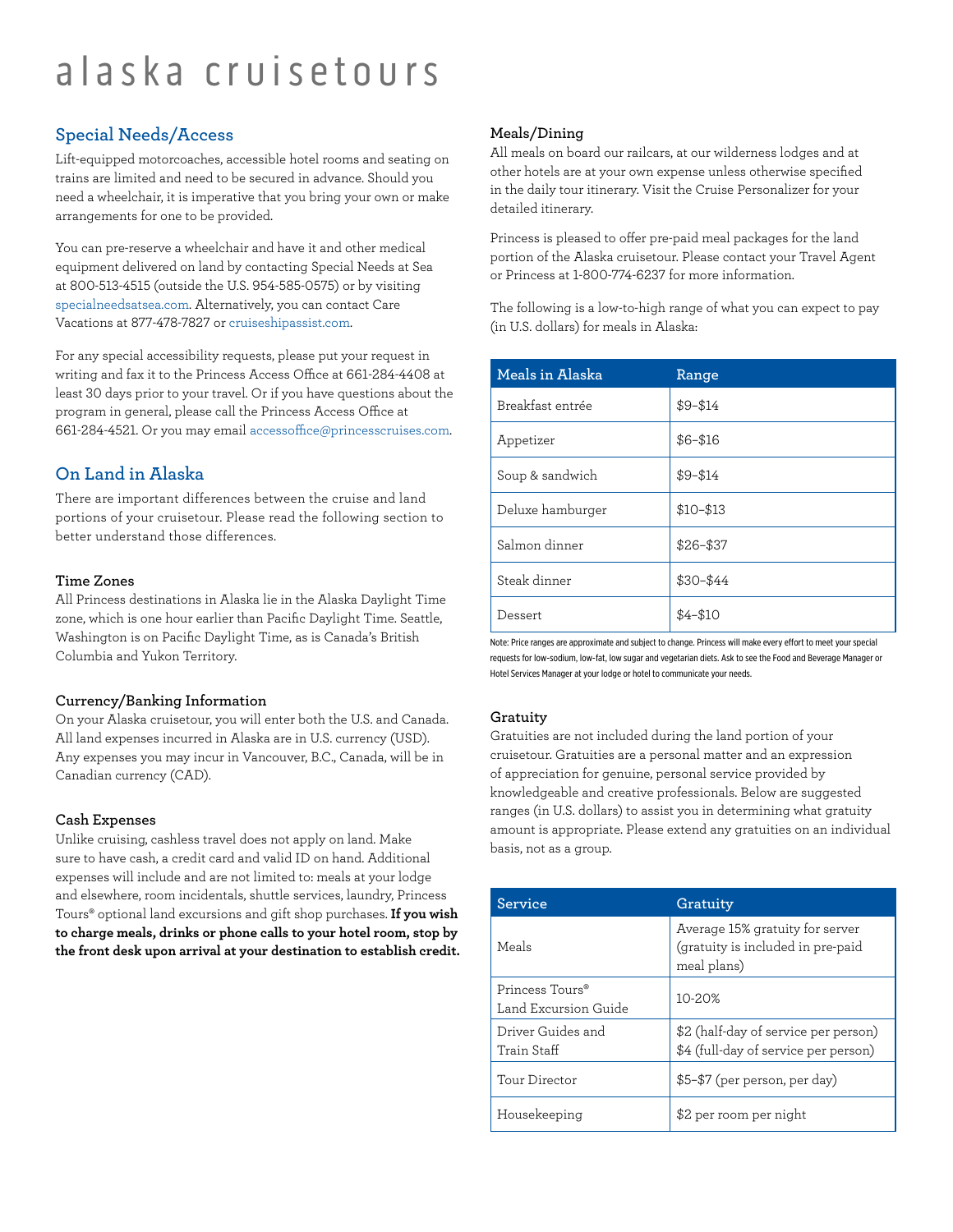#### **Electricity Information**

The U.S. operates on a 110-volt system, and uses a plug with two flat parallel prongs. Most U.S. electrical outlets will have a third round, ground hole. A two-prong plug will still work in a three-hole outlet. If you are traveling from outside the U.S., you may need a plug adaptor and/or voltage converter for electronic devices.

#### **Cell Phone Coverage**

Given the areas through which you will be traveling, wireless reception may be limited or in some cases, non-existent. Please take this into consideration prior to your departure so that your family and friends are aware. Contact your cell phone carrier to determine limitations and services that exist in Alaska and Canada.

#### **Traveling with Children**

While traveling in Alaska with infants or children, it is prohibited for the operator of a motor vehicle to transport any person under the age of 16 if they are not secured in that vehicle using a safety device approved by the U.S. Department of Transportation. Alaska law requires that infants and children under the age of five be secured in the appropriate car seat, booster seat or other child restraint system. Children and teens, five to 16 years of age, must be secured using a safety device which is appropriate for that person.

It is imperative that you bring any device, beyond a seat belt, that you deem necessary to properly secure your child. Some land or shore excursions utilize smaller vehicles and will require you and your child to be secured while traveling. This includes tours into Denali National Park.

#### **Climate**

Cruisetours cover a broad range of destinations with an equally wide variety of weather possibilities, so we suggest you bring clothes that are suited to layering. This will offer the greatest flexibility in adapting your clothing to the conditions of the day.

This average low/high temperature chart will give you an idea of what to expect:

| Region: Average Low/High Temperatures (degrees Fahrenheit)   |       |       |        |           |
|--------------------------------------------------------------|-------|-------|--------|-----------|
| Coastal Alaska/British Columbia: Mild summers, frequent rain |       |       |        |           |
| May                                                          | June  | July  | August | September |
| 46/54                                                        | 54/62 | 58/66 | 56/64  | 48/55     |
| Interior Alaska/Interior Canada: Sometimes hot/dry in summer |       |       |        |           |
| May                                                          | June  | July  | August | September |
| 48/70                                                        | 55/70 | 61/90 | 56/80  | 45/60     |

#### **Altitude**

Many guests have concerns about the altitude encountered during their journeys. The following chart shows the maximum elevations you will encounter on your cruisetour:

| Location                                   | <b>Highest Altitude</b>                                                 |  |  |
|--------------------------------------------|-------------------------------------------------------------------------|--|--|
| Denali National Park                       | 3,900 ft. (Tundra Wilderness Tour),<br>2,800 ft. (Natural History Tour) |  |  |
| Copper River cruisetours                   | 4,068 ft. (to and from Denali<br>Princess Wilderness Lodge)             |  |  |
| Copper River Princess<br>Wilderness Lodge® | 1,040 ft.                                                               |  |  |
| Denali Princess<br>Wilderness Lodge®       | 1,600 ft.                                                               |  |  |
| Kenai Princess<br>Wilderness Lodge®        | 920 ft. (Turnagain Pass)                                                |  |  |
| Mt. McKinley Princess<br>Wilderness Lodge® | $720$ ft.                                                               |  |  |
| Anchorage                                  | 101 ft.                                                                 |  |  |
| Fairbanks                                  | $440$ ft.                                                               |  |  |

#### **Insects**

Take measures to avoid being bitten by insects and wear light-colored, loose-fitting clothing that covers your arms and legs. Regularly apply an insect repellent.

#### **Wildlife Encounters**

You may encounter some of Alaska's abundant wildlife while ashore. We strongly suggest you keep a good distance from wildlife to avoid danger, and never attempt to touch or feed any of the animals you may see from the ship or while ashore.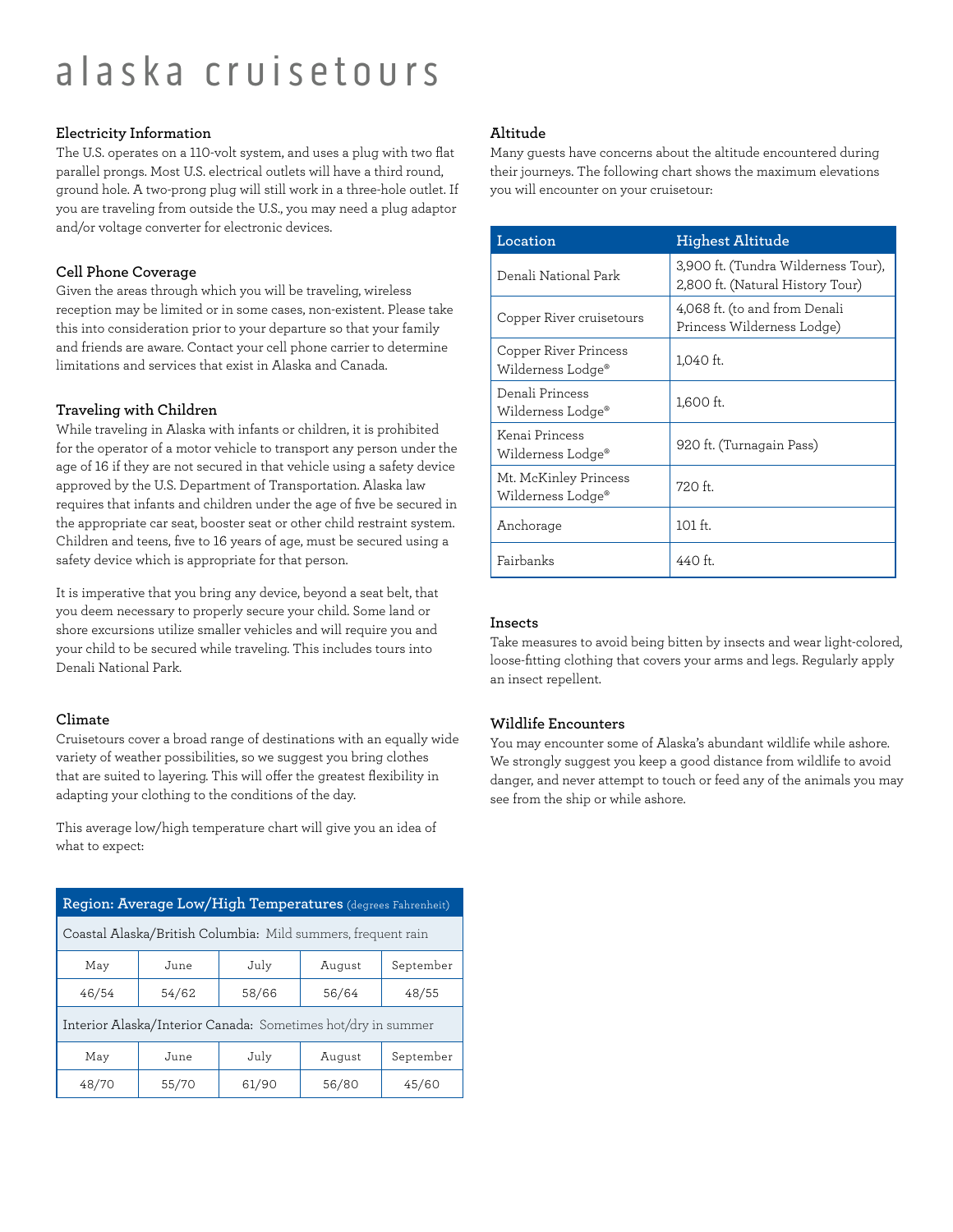### **Princess Tours**® **Optional Land Excursions**

Princess is pleased to offer you the ability to purchase your excursions for the land portion of your cruisetour using the Cruise Personalizer at [princess.com.](http://princess.com/) When you are ready to purchase your land excursions, go to the Cruise Personalizer and have your booking number and credit card information ready to enter. Princess accepts Princess Visa, Visa, MasterCard, American Express, Discover and Diner's Club. Confirmed excursions can be viewed at any time in your detailed itinerary in the Cruise Personalizer and will also be listed on your Welcome Envelope that you'll receive at each location during your Princess cruisetour. Princess Tours® may be cancelled up to four (4) days prior to travel without a cancellation fee. Cancellations made within three (3) days of travel are 100% nonrefundable. Note that excursion availability is based on cruisetour date, capacity limitations and suitable weather conditions. Land excursions are subject to change at any time and are available on a first-come, first-served basis. Guests are encouraged to book early as space is limited and flightseeing tours in particular may not be available right up to tour departure date. Prior to travel, print your Travel Itinerary which will have a list of all your confirmed land excursions. Make your cruisetour with Princess an even more memorable one and purchase your land excursions today.

Note: For those guests without internet access or requiring assistance, you may call 1-800-PRINCESS (1-800- 774-6237). All phone reservations must be received five (5) days prior to your cruisetour departure date and all cancellations must be received three (3) days prior to your cruisetour departure date.

#### **Cancellation Policy**

Alaska Land Excursions, purchased through the Cruise Personalizer, may be cancelled up to four (4) days prior to travel without any cancellation fees. Land Excursions cancelled prior to the cancellation deadline will be refunded to the credit card that you provided in the Cruise Personalizer to purchase your tours. Excursions cancelled within three (3) days prior travel are subject to a 100% cancellation fee, unless the operator, at their sole discretion, is unable to operate the program due to unforeseen circumstances. All sales of tours booked while on your land tour are considered final at the time of purchase and are 100% non-refundable except in the case of an operator-approved cancellation.

#### **Children**

Provided that children are accompanied by a parent or legal guardian, there is typically no minimum age required on most excursions. Children's prices are available for most tours; in most cases there is no charge for children under the age of two, provided they do not occupy a seat. Individuals under 18 may be required to provide parental written consent if attending the tour alone. For tours involving travel by van, children under the age of five or who weigh less than 40 lbs. must be seated in a child safety seat (Federal Law does not require child safety in motorcoaches). On helicopter tours, children need to be two or older and require their own seat. On fixed-wing flightseeing tours, children under 24 months of age are considered lap infants and may ride free of charge.

#### **Clothing**

Given Alaska's fluctuating climate, we strongly suggest you dress in layers and wear comfortable, low-heeled walking shoes or sturdier shoes for activities such as hiking. You might want to bring a fold-up umbrella and a light jacket in your carry-on. Bringing sunglasses on your excursion is highly recommended.

#### **Conditions**

In selling tickets (including coupons or vouchers) or otherwise promoting or making arrangements for excursions — whether for air, land or local water transportation; tours; sports or any other recreational activities; shore accommodations or meals or for any service, facility or activity other than on board Princess ships — Princess acts only as agent for the independent tour operator supplying such excursions or services. Participation by a guest on excursions is conditioned upon such guest's acceptance of the terms and conditions set forth in the Passage Contract, the excursion ticket and, depending on the activity, other documents which, among other things, expressly release Princess from any liability for such participation. Participation may also be subject to the independent tour operators' own terms and conditions.

#### **Excursion Departure Times**

Guests are requested to report to the specified departure location at least ten minutes prior to the time designated on your local agenda or tour ticket. Checking in with our guest service hosts is encouraged to reconfirm all tour times.

#### **Excursions with Limited Participation**

Excursions may be purchased in advance of your departure on a firstcome, first-served basis. Many excursions have limited participation and reservations will be processed in the order received. When excursions are fully subscribed, guests are not placed on a waiting list. Guests are encouraged to check in at our tour desks to see if any space has opened up on tours that were previously noted as sold out in the Cruise Personalizer.

## **Fishing Guidelines**

#### **Conditions and seasonality**

Fish runs are dependent on spawning seasons, weather, river levels, commercial fishing pressure, and numerous other variables. Your fishing location and/or destination could change depending on these conditions and state regulations at the time of your visit. Please remember you have purchased an opportunity to catch fish, not a guarantee to do so. Water conditions vary. Rivers fed by glacier water appear gray due to the high silt content and rivers fed by lake water are clear. The Copper River section features fishing tours on both glacier fed (the Klutina) and clear water (the Gulkana) rivers. Kenai offers clear water fishing on the upper and lower Kenai River. Seasonality of species varies with each river as is mentioned in the tour descriptions.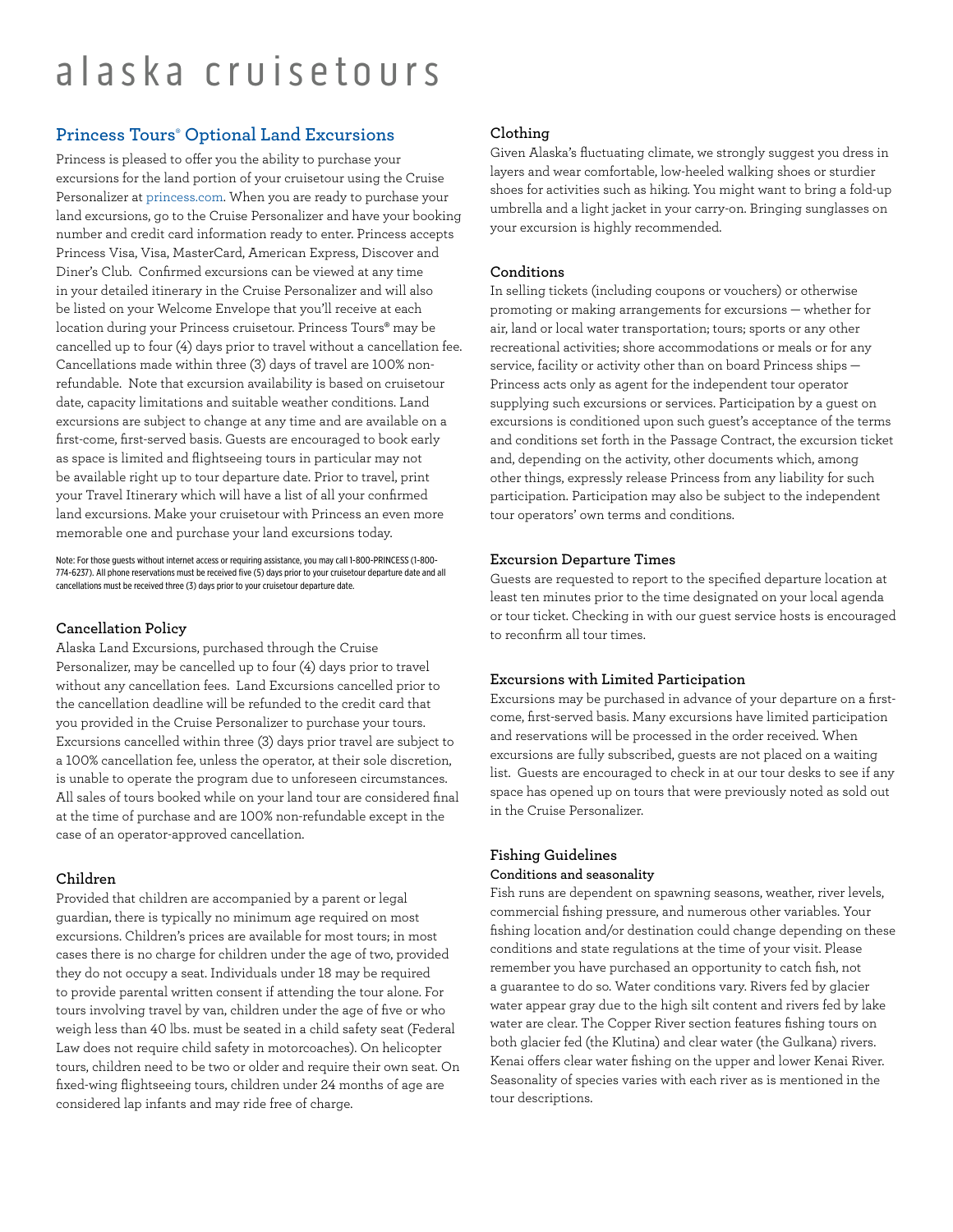#### **Regulations**

If the Alaska Department of Fish and Game determines that there are not enough salmon entering the river to sustain an adequate regeneration population, the fishing season may be cut back, catch limits decreased, or other similar regulatory rules implemented. In order to conserve salmon and other species, current regulations require you to stop fishing once you have retained the maximum limit by law. Information on Alaska's current regulations can also be found online at [www.adfg.state.ak.us](http://www.adfg.state.ak.us/). If your tour is not designated as catch and release, your catch can be processed and shipped home for an additional charge. In most cases, this service can be arranged through the fishing guide or the tour company. Select lodges will be able to "Cook Your Catch" when caught on an approved Princess Tours® excursions. Please see tour descriptions for more details. Because of its perishable nature and U.S. Customs regulations, your catch may not be sent outside of the United States in most cases.

#### **Licensing**

Fishing licenses are not included in the excursion price. Fishing licenses will be handled locally. We will assist you with arranging a fishing license, either through the guide service, or at the lodge location. Prices for a license will vary depending on the number of days you choose to fish. A one-day non-resident sport fishing license is \$25. King Salmon require an additional \$15 stamp. Go to [www.adfg.state.ak.us](http://www.adfg.state.ak.us/) for more details on pricing. Children under 16 do not need a fishing license. Guests are encouraged to bring their fishing license to Alaska. Licenses can be purchased at the tour desk at Copper River Princess Wilderness Lodge® and Kenai Princess Wilderness Lodge®.

#### **Flightseeing Excursions**

Due to weight and balance limitations of small aircraft, as well as for your own safety and comfort, flightseeing operators require Princess to provide the individual weights of all our guests. As a result, prior to your flightseeing excursion, lodge personnel will be requesting this information from you so that we can provide it to the flightseeing operator in a timely manner. Helicopters may carry up to six (6) passengers depending on combined group weight and carry-on items are limited to a camera that can be carried on your lap. Please note, the flight length and amount of time spent on the glacier, shown in the duration section of each tour, are approximate and may vary due to weather conditions. For safety reasons only, helicopter companies may not be able to accommodate guests on the same aircraft with their traveling companions.

#### **Personal Possessions**

Personal articles should remain at all times under your custody and control. Be careful that you do not leave your possessions unattended at any time in the vehicle or coach in which you are traveling, unless instructed otherwise. For most flightseeing tours you will be asked to leave behind all carry-on's and our operators have been instructed to secure these for you while you are on tour.

#### **Prices**

Prices for the excursions are in U.S. dollars and subject to change without notice. All quotations made include conveyance according to the itinerary and, where applicable, meals, refreshments, guides, and entrance fees, unless otherwise stated. Children, other than infants in arms, will be charged full fare unless noted otherwise.

#### **Refunds**

In the event of any excursion being canceled for reasons beyond our control, a full refund will be made. Princess Tours® that were purchased and then cancelled due to weather will be refunded using the same credit card used to book your excursions. These refunds will typically be reflected on your credit card statement between 7-10 business days after cancellation. Tours booked while on your land tour are considered final at the time of purchase and are 100% non-refundable except in the case of a cancellation by the vendor. Should any excursion have to be abandoned through force majeure or difficulties en route, the best possible refund will be arranged according to the circumstances.

#### **Smoking**

We have a no smoking policy while our guests are on transportation tours of any kind or in an enclosed environment.

#### **Gratuity**

Gratuity is a discretionary matter. However, it is customary, if one is pleased with the tour, to tip the tour guide. (See page 3 for more information.)

#### **Transportation**

The standards of transport vary considerably throughout the state. Air-conditioned coaches are not available in many areas. Guests wishing to travel with friends should all leave together, as this will help the Tour Staff to allocate space in the same vehicle. For the comfort of all guests, smoking is prohibited aboard the sightseeing vehicles.

#### **Wheelchairs**

For guests using wheelchairs, we recommend reserving the accessible sightseeing tours as designated by the wheelchair icon in the Cruise Personalizer. Some tours not designated as suitable for wheelchairs may be adaptable to your unique circumstances depending on your abilities. If a particular tour is of special interest, please inquire as to what limitations exist to see if they apply to you. Wheelchairs are not provided by our Tour Suppliers.

#### **Wildlife guarantee**

We cannot guarantee that you will see wildlife. Our Tour Suppliers make every effort to fulfill a tour's description; however, weather, time of season and other factors beyond our control can affect wildlife sightings and scenic views.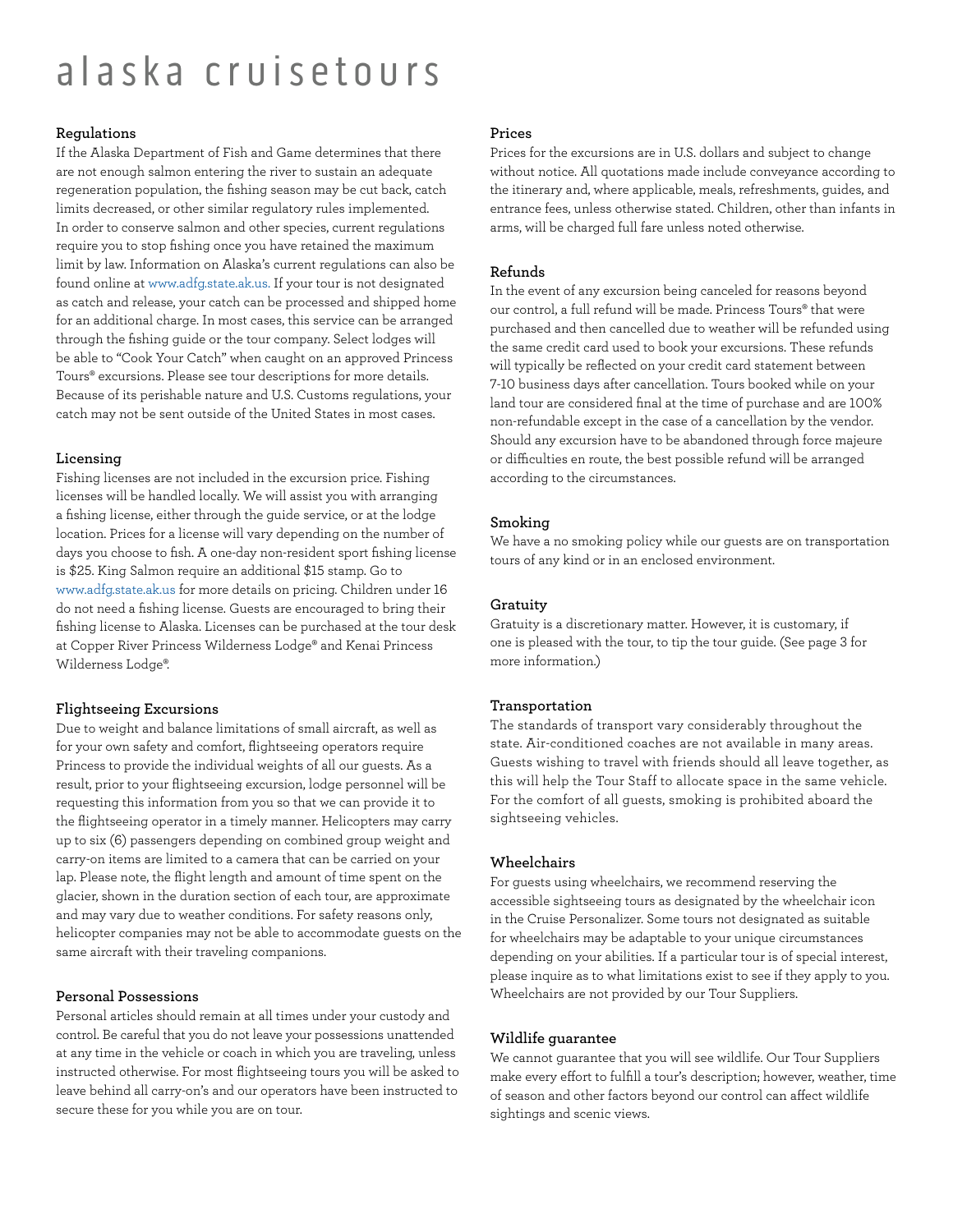#### **Withdrawal of Tours**

The Tour Operator reserves the right to withdraw any excursion through lack of demand and to make any alterations that they may deem advisable for the comfort of the guests, bearing in mind the convenience and best interest of each group.

### **Denali National Park Tours**

Most Princess Alaska cruisetours include a tour into the park; however Princess offers the flexibility to choose your preferred experience from three unique tour options. Select the appropriate [Denali National Park tour experience for you. Visit princess.com/](http://princess.com/denaliparktours) denaliparktours for more information on the tour options. For cruisetour guests without an included park tour, you may book your tour through Land Excursions by going to the Cruise Personalizer on [princess.com.](http://princess.com/)

To change the Denali Park tour on an existing Alaska cruisetour booking, please have your Travel Agent call Princess. If you didn't use a Travel Agent to book your cruisetour, call a Princess Representative at 1.800.426.0442. The price difference will be applied to the booking. Don't wait; availability is limited. Space is assigned on a first-come, first-served basis. Not all requests can be accommodated. Changes must be made 14 days prior to departure.

Note: No tour operator, including Princess, is authorized to use their own motorcoach inside the park boundary. Sightseeing tours inside of Denali National Park use school buses. Children under 5 years and/or 40 lbs are required to be in a child safety device (car seat) to ride on buses. Passengers must bring their own child safety device.

### **What to Bring**

#### **Clothing Suggestions**

Alaska is very casual both in the evenings, as well as the day. Casual, active sportswear is the best option, as you will likely be enjoying tours and activities outdoors. You'll want comfortable clothes and good walking shoes, and the ability to be layered for everything from sunny afternoons to chilly nights. As the weather can be unpredictable, a warm jacket is advisable.

Here is a brief listing of suggested items:

#### **Daytime**

Water repellent coat or jacket; Rain hat; Comfortable walking shoes or sneakers; Lightweight windbreaker; Sweaters; Pants or shorts

#### **Evening**

Warm coat (temperatures can get lower in the evening); Same attire as worn during the day — casual

#### **Other Recommended Items**

Cameras; Binoculars; Travel alarm clock; Insect repellent; Car seat for those traveling with children; U.S. National Parks pass (not required); Collapsible umbrella; Sunglasses

#### **Luggage**

All Princess cruisetours include our hassle-free luggage handling service every step of the way. During the land portion of your vacation, we'll take care of transporting your luggage from one location to the next.

#### **Important luggage reminders:**

Essential medicines, including medical equipment, travel documents, passports, valuables and breakables should be hand carried in your possession at all times.

All Alaska luggage tags for the land portion of your cruisetour will be distributed by Princess in Alaska. Luggage tags for the cruise portion of your cruisetour should be printed prior to leaving home.

Luggage fees imposed by airlines are the responsibility of each guest. Please check with each carrier prior to departure for specific guidelines.

Most domestic airline carriers impose baggage fees for one or more bags over a certain weight, so check with your carrier regarding luggage restrictions.

Princess will make every effort to assist you in safeguarding your belongings. But remember, you are responsible for your things at all times. Princess is not responsible for money, jewelry, cameras, binoculars, documents, electronics or any other articles you retain in your personal control.

All luggage should have a sturdy personal identification tag that will not be lost or damaged in the course of typical airport and trucked luggage handling.

On journeys including air travel, luggage will be subject to a considerable amount of handling and we would recommend that your luggage be of sturdy construction.

Princess recommends that your travel protection is adequate enough to cover any possible loss or damage which may occur. Any loss or damage caused by Princess or an airline must be reported immediately to the responsible party.

For passengers who have purchased an Air Advantage package, please refer to your detailed itinerary found in the Cruise Personalizer for additional details regarding luggage.

#### **Packing for your Land Tour**

Cruisetours involve many modes of transportation including motorcoaches, trains and sightseeing vehicles so make sure you take only the things you need to ensure comfort for you and your fellow travelers. There are different types of bags to consider for the land portion of your cruisetour.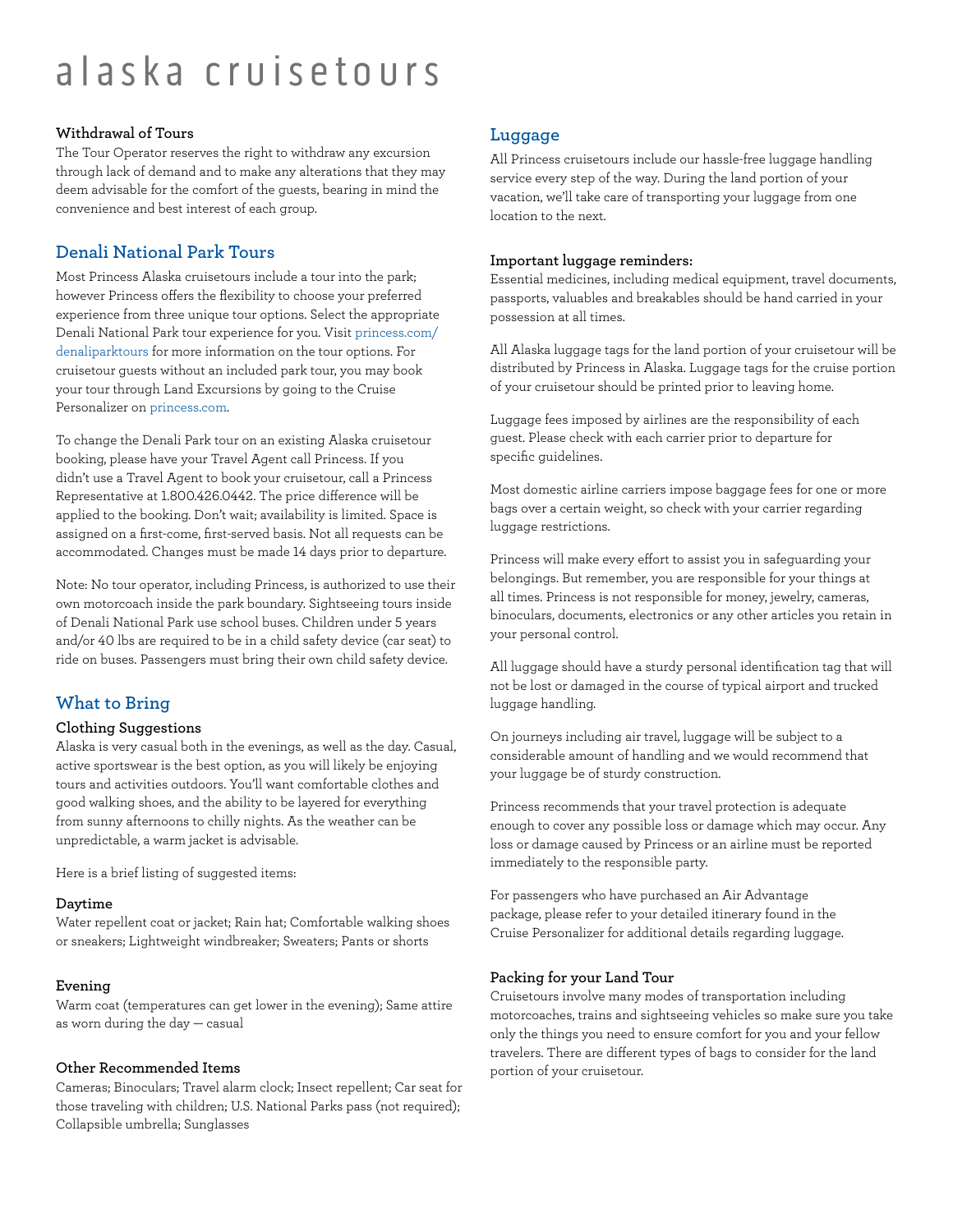#### **Hand-Carry Tote/Backpack**

You'll want this bag with you every step of the way, so include only the essentials.

Items to pack in this bag include travel documents, photo ID, important medication, toiletries, camera, and any extra layers of clothing such as jackets or hats.

Your hand-carry tote bag should be a size that is comfortable to carry and should be able to be stowed under your seat. We recommend soft-sided tote bags or backpacks no larger than 17" X 14" X 4" with a zip enclosure.

Wheeled carry-on cases that are used as carry-on luggage on airlines are too large and are not suitable as hand-carried luggage on motorcoaches and trains.

#### **"Join Me Tonight" Luggage**

You are allowed one piece of "Join Me Tonight" baggage per person on the land portion of your cruisetour. You will simply pack one bag and place luggage where instructed. Our handlers will pick it up and deliver it to your room at the next overnight location on your land tour.

This bag will be transported separately from you and will not be accessible during transit.

Items to put in this bag include clothing, sleepwear, nonessential toiletries, extra shoes and anything else you might need at your hotel but do not need access to during the day.

#### **"Join Me On Board" Luggage (for guests who cruise after their land tour)**

Guests who cruise after their land tour should pack a separate bag for items they will not need on land.

This bag is perfect for the items you may need on your cruise but will not need on your land tour, such as formal wear, dress shoes, or dinner jackets. On the land portion of your cruisetour, the dress code is always casual so there is no need for any formal wear.

All luggage is delivered to the first destination on your land itinerary. Upon departure from that city, the "Join Me On Board" tagged bags will be securely stored until they are delivered to your stateroom on board.

#### **"Join Me in Fairbanks/Anchorage" Luggage (for guests who cruise prior to their land tour)**

Guests who cruise prior to their land tour should pack all the items they used on their cruise and will not need on land in this piece of luggage. After disembarkation from the ship, these bags will be inaccessible until delivered upon your arrival in the final destination of your itinerary.

Please identify your chosen pieces of luggage (excluding the one "Join Me Tonight" bag) with these "Join Me" tags based on your final destination.

| Rail                         | <b>Rail Segment</b>                                                                                     | Duration                           | Car Type                                         | <b>Food Service</b>                                       | Other                                                                                               |
|------------------------------|---------------------------------------------------------------------------------------------------------|------------------------------------|--------------------------------------------------|-----------------------------------------------------------|-----------------------------------------------------------------------------------------------------|
| Direct-to-the-<br>Wilderness | Between Whittier and<br>Denali (for service to/from<br>Denali Princess Wilderness<br>Lodge)             | Approx.<br>9.5 hours <sup>^^</sup> | Double-decker<br>glass-domed<br>luxury rail cars | Dining is<br>available on board<br>the train^             | Princess Rail Guides provide<br>narration en route, onboard Gift<br>Shop, Open-air viewing platform |
| Direct-to-the-<br>Wilderness | Between Whittier and<br>Talkeetna (for service<br>to/from Mt. McKinley<br>Princess Wilderness<br>Lodge) | Approx.<br>5.5 hours^^             | Single-level<br>glass-domed cars                 | Dining is<br>available on board<br>the train^             | Princess Rail Guides provide<br>narration en route, onboard<br>Club Car                             |
| Princess Rail<br>Service     | Between Anchorage<br>and Talkeetna; between<br>Talkeetna and Denali                                     | Approx.<br>4 hours <sup>^^</sup>   | Double-decker<br>glass-domed<br>luxury rail cars | Dining is<br>available on board<br>the train^             | Princess Rail Guides provide<br>narration en route, onboard Gift<br>Shop, Open-air viewing platform |
| Alaska Railroad<br>Service   | Between Denali<br>and Fairbanks                                                                         | Approx.<br>4 hours <sup>^^</sup>   | Single-level<br>glass-domed<br>rail cars         | Dining is<br>available on board<br>the train <sup>^</sup> | Alaska Railroad Rail Guide<br>provide narration en route                                            |

^ Expect to pay prices similar to a hotel restaurant. If meals are included or pre-purchased they will be specified in your itinerary in the Cruise Personalizer.

^^ Travel time is an estimate and varies.